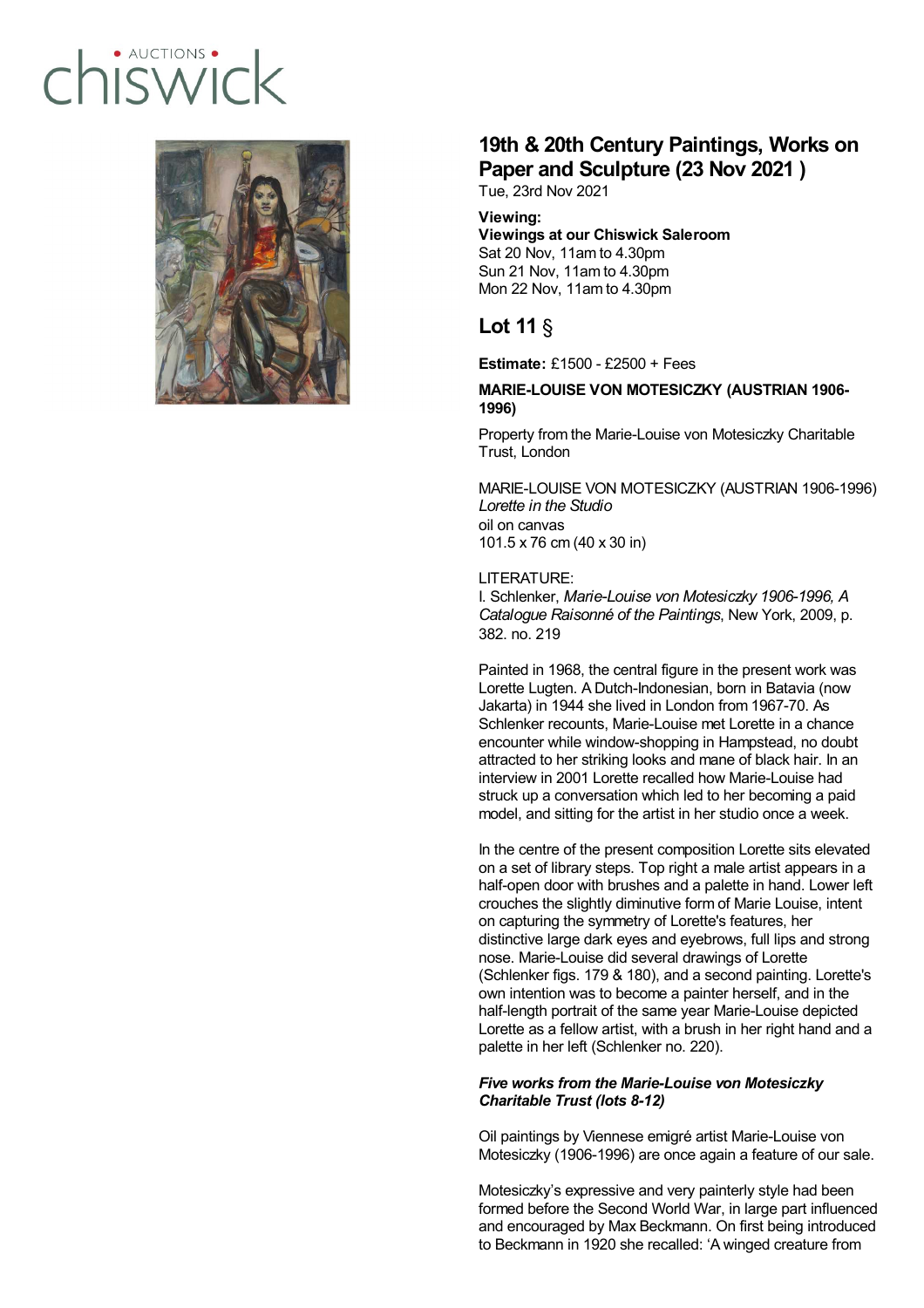Mars could not have made a greater impact on me'. Once in Britain it was Oskar Kokoschka, a family friend from Vienna now similarly exiled, who helped champion her work. Thereafter, and very much on a personal level, it was the writer Elias Canetti (1905-1994) a fellow émigré who exercised a major influence over her artistic output.

Marie-Louise von Motesiczky grew up with her parents and her brother Karl in central Vienna. Her mother Henriette came from an illustrious Viennese Jewish banking dynasty. Her maternal grandfather, Leopold von Lieben, was President of the Stock Exchange; her grandmother, Anna, one of Freud's early patients. She counted the Todescos, and Ephrussis among her family circle, and she, her mother and her brother Karl spent their summers at Villa Todesco in Hinterbrühl, south west of the capital.

But over time family tragedy, financial difficulties and the rise of Nazi Germany took their toll. Marie-Louise's father died at the end of 1909 and after the First World War her mother's considerable inheritance gradually diminished through high taxation, poor investments, and the financial crash of 1929. Then, with the rise of the Third Reich and the *Anschluss* in March 1938, when Austria was annexed by Germany, she and her mother fled Vienna for the Netherlands before emigrating to England in 1939. Further distress followed when her brother Karl, who had remained in Austria, was arrested and deported to Auschwitz, dying of typhus there on 25 June 1943.

On Motesiczky's arrival in London Kokoschka ensured her inclusion in a series of group exhibitions, and assisted her in the staging of a solo exhibition at the Czechoslovak Institute in the autumn of 1944. Further group shows followed, and in 1960 she had a second solo exhibition at the influential Beaux Arts Gallery off Bond Street. On the Continent she received acclaim for her work in exhibitions in Amsterdam and The Hague in 1952, one of her canvases being purchased by the Stedelijk Museum. The same decade she exhibited in Munich and Düsseldorf, and in the 1960s was the subject of shows in Germany and Austria, including a one-person exhibition at the Wiener Secession in 1966.

In 1985, a full twenty-five years after her work had been shown at the Beaux Arts Gallery, she was the subject of another solo exhibition in London, at the Goethe-Institut, which was widely acclaimed in the press. In 1994 a major retrospective of her work was held in Vienna at the Österreichische Galerie, Oberes Belvedere and in Manchester at the City Art Gallery. In 2006-07 her work was celebrated in a centenary exhibition at Tate Liverpool, travelling to Frankfurt, Vienna, Passau and Southampton City Art Gallery. Also in 2007 Jill Lloyd's biography of Marie-Louise appeared: *The Undiscovered Expressionist. A Life of Marie-Louise von Motesiczky*, followed in 2009 by the catalogue raisonné of her paintings by Ines Schlenker itemising over 350 works. Most recently in 2019-20, Tate Britain held an exhibition devoted to her to inaugurate the gallery named in perpetuity as the 'Marie-Louise von Motesiczky Archive Gallery' for all future displays of Tate's archive holdings in general.

#### **The work of Marie-Louise von Motesiczky held in public collections**

Institutions in the UK holding works by the artist include: the Ben Uri Gallery and Museum, the British Museum, Burgh House, Hampstead, Freud Museum, Garden Museum,